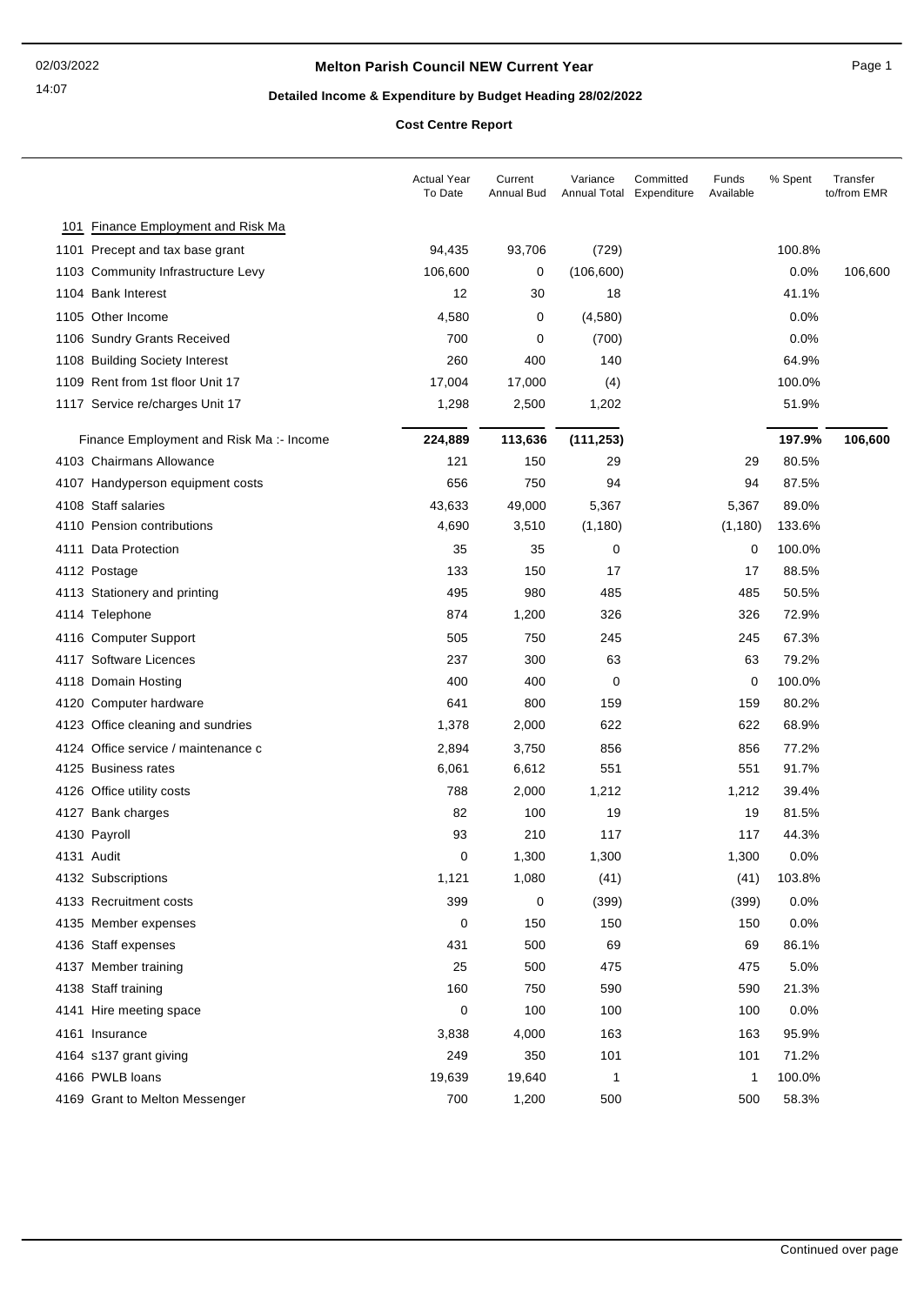## **Melton Parish Council NEW Current Year** Page 2

# **Detailed Income & Expenditure by Budget Heading 28/02/2022**

**Cost Centre Report**

|      |                                                           | <b>Actual Year</b><br>To Date | Current<br>Annual Bud | Variance<br>Annual Total | Committed<br>Expenditure | Funds<br>Available | % Spent | Transfer<br>to/from EMR |
|------|-----------------------------------------------------------|-------------------------------|-----------------------|--------------------------|--------------------------|--------------------|---------|-------------------------|
|      | 4170 Legal and Professional Costs                         | 4,580                         | 0                     | (4,580)                  |                          | (4,580)            | 0.0%    |                         |
|      | 4171 General maintenance budget                           | 735                           | 1,000                 | 265                      |                          | 265                | 73.5%   |                         |
|      | Finance Employment and Risk Ma :- Indirect<br>Expenditure | 95,594                        | 103,267               | 7,673                    | 0                        | 7,673              | 92.6%   | 0                       |
|      | Net Income over Expenditure                               | 129,294                       | 10,369                | (118, 925)               |                          |                    |         |                         |
| 6001 | less Transfer to EMR                                      | 106,600                       |                       |                          |                          |                    |         |                         |
|      | <b>Movement to/(from) Gen Reserve</b>                     | 22,695                        |                       |                          |                          |                    |         |                         |
| 201  | Planning & Transport                                      |                               |                       |                          |                          |                    |         |                         |
|      | 4205 Neighbourhood Plan                                   | 62                            | 2,000                 | 1,938                    |                          | 1,938              | 3.1%    |                         |
|      | 4208 Sizewell C                                           | 0                             | 122                   | 122                      |                          | 122                | 0.0%    |                         |
|      | 4210 Road safety improvements                             | 5,245                         | 0                     | (5, 245)                 |                          | (5,245)            | 0.0%    | 5,245                   |
|      | 4212 Signage                                              | 3,205                         | 4,000                 | 795                      |                          | 795                | 80.1%   | 3,205                   |
|      | 4214 Circular Walks Leaflet                               | 248                           | 0                     | (248)                    |                          | (248)              | 0.0%    |                         |
|      | Planning & Transport :- Indirect Expenditure              | 8,759                         | 6,122                 | (2,637)                  | 0                        | (2,637)            | 143.1%  | 8,450                   |
|      |                                                           |                               |                       |                          |                          |                    |         |                         |
|      | <b>Net Expenditure</b>                                    | (8, 759)                      | (6, 122)              | 2,637                    |                          |                    |         |                         |
| 6000 | plus Transfer from EMR                                    | 8,450                         |                       |                          |                          |                    |         |                         |
|      | <b>Movement to/(from) Gen Reserve</b>                     | (309)                         |                       |                          |                          |                    |         |                         |
| 301  | Recreation                                                |                               |                       |                          |                          |                    |         |                         |
|      | 1301 Sundry Income                                        | 4                             | 0                     | (4)                      |                          |                    | 0.0%    |                         |
|      | 1304 Hire of Football Pitches                             | 1,395                         | 1,440                 | 45                       |                          |                    | 96.9%   |                         |
|      | 1305 Hire of Tennis Courts                                | 2,550                         | 2,500                 | (50)                     |                          |                    | 102.0%  |                         |
|      | 1306 Wayleave                                             | 5                             | 5                     | 0                        |                          |                    | 100.0%  |                         |
|      | Recreation :- Income                                      | 3,954                         | 3,945                 | (9)                      |                          |                    | 100.2%  | 0                       |
|      | 4309 Greenspace mgmt contract                             | 2,307                         | 4,500                 | 2,193                    |                          | 2,193              | 51.3%   |                         |
|      | 4310 Greenspace additional works                          | 1,656                         | 4,000                 | 2,344                    |                          | 2,344              | 41.4%   |                         |
|      | 4315 Pavilion - Electricity                               | 84                            | 250                   | 166                      |                          | 166                | 33.5%   |                         |
|      | 4316 Pavilion - Water                                     | 308                           | 200                   | (108)                    |                          | (108)              | 153.9%  |                         |
|      | 4317 Pavilion project                                     | 18,671                        | 0                     | (18, 671)                |                          | (18, 671)          | 0.0%    | 18,671                  |
|      | 4327 Play area checks                                     | 170                           | 150                   | (20)                     |                          | (20)               | 113.3%  |                         |
|      | 4329 Security infrastructure                              | 935                           | 0                     | (935)                    |                          | (935)              | 0.0%    | 245                     |
|      | 4330 Car Park Improvements                                | 46,424                        | 0                     | (46, 424)                |                          | (46, 424)          | 0.0%    | 46,424                  |
|      | 4338 Hall Farm Road SG                                    | 404                           | 0                     | (404)                    |                          | (404)              | 0.0%    | 404                     |
|      | 4340 Ad hoc provision / events                            | 194                           | 300                   | 106                      |                          | 106                | 64.8%   |                         |
|      | 4355 Woodland                                             | 5,900                         | 5,000                 | (900)                    |                          | (900)              | 118.0%  | 1,360                   |
|      | 4361 Signage / Notice Boards                              | 2,563                         | 2,000                 | (563)                    |                          | (563)              | 128.2%  | 2,357                   |